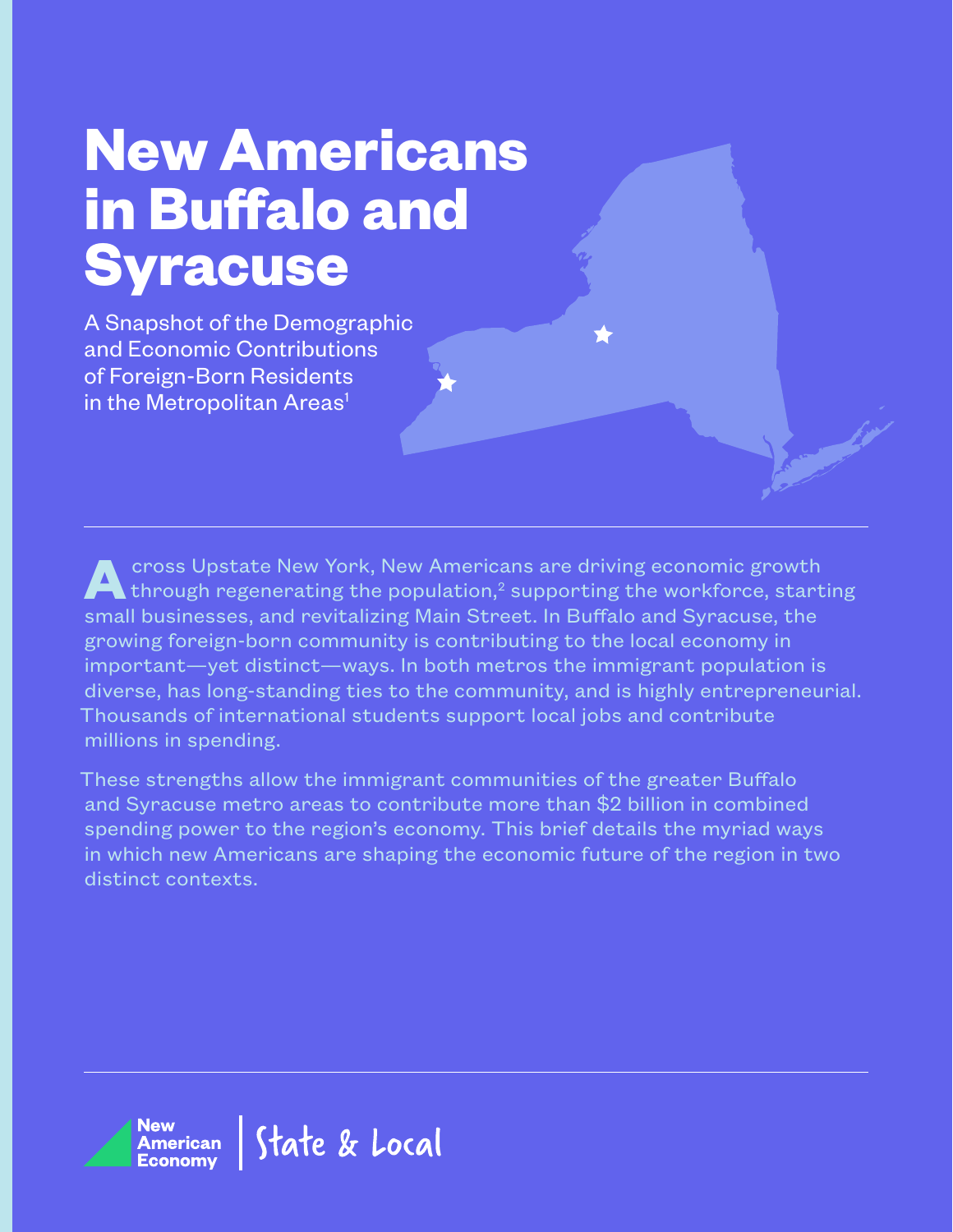# **New Americans in Buffalo**

### **SPENDING POWER AND TAX CONTRIBUTIONS**

In 2014, foreign-born residents contributed greatly to federal, state, and local taxes, including property, income, sales, and excise taxes levied by either the State of New York or by municipal governments.

 $$223.3M$   $-$  State & local tax contributions<sup>3</sup>

**\$408.7M**—Federal tax contributions4

Leaving them with more than **\$1.4B** in remaining spending power, which supports small businesses and creates local jobs.

This constituted **6.1%** of the metro area's total spending power.<sup>5</sup>

### In 2014, foreign-born residents contributed \$3.1B to the GDP of the metro area.<sup>6</sup>

Foreign-born residents also support federal social programs. That same year, immigrants in the area contributed **\$146.4M** to Social Security and **\$42.1M** to Medicare.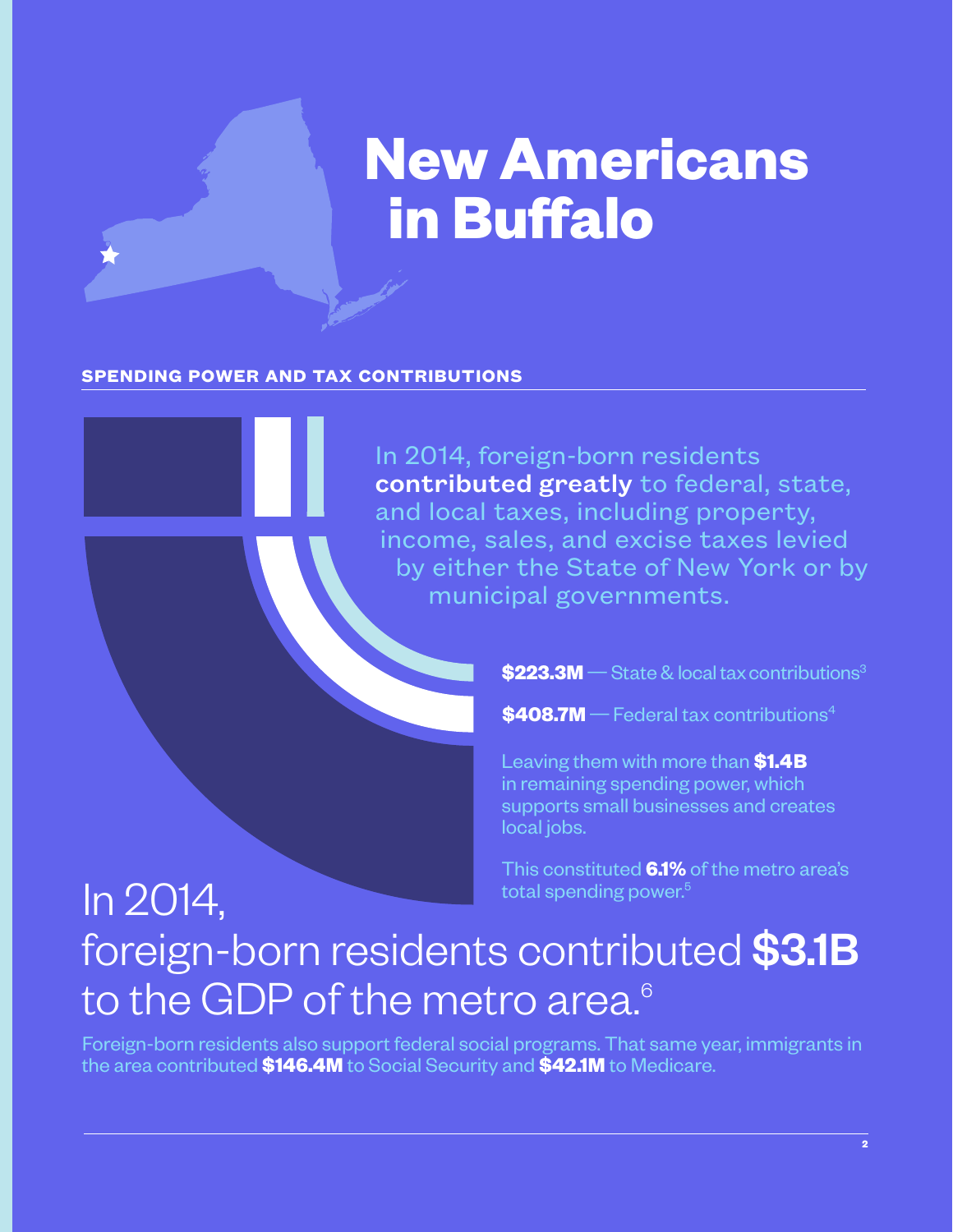### **POPULATION**

Metro Buffalo has experienced depopulation for decades. Between 2000 and 2014, however, this trend slowed to a decline of **3.3%**.

During this period, the foreign-born population grew by a robust **32.3%**. Without it, the overall population would have decreased by **4.7%** instead of just 3.3%.

**32.3%** Foreign-born Population: 51,198 → **67,742**

2000 2014

On refugees...

**-4.9%**

Native-born Population: 1,123,891 → **1,068,336**

7,734

refugees resettled in the Buffalo metro area between 2009 and 2014.<sup>7</sup>

of metro Buffalo's foreignborn—or **15,530** people were refugees in 2014.

On undocumented immigrants...

0.6%

of residents—or **6,900** people—were undocumented in the Buffalo metro area.

As a result of the new immigrants who came between 2000 and 2014,

4,467 U.S.-born residents were **22.9%** of metro Buffalo's foreign-<br>
were refugees in 2014. attracted to the metro area.<sup>8</sup>



Share of immigrants in metro Buffalo, 2014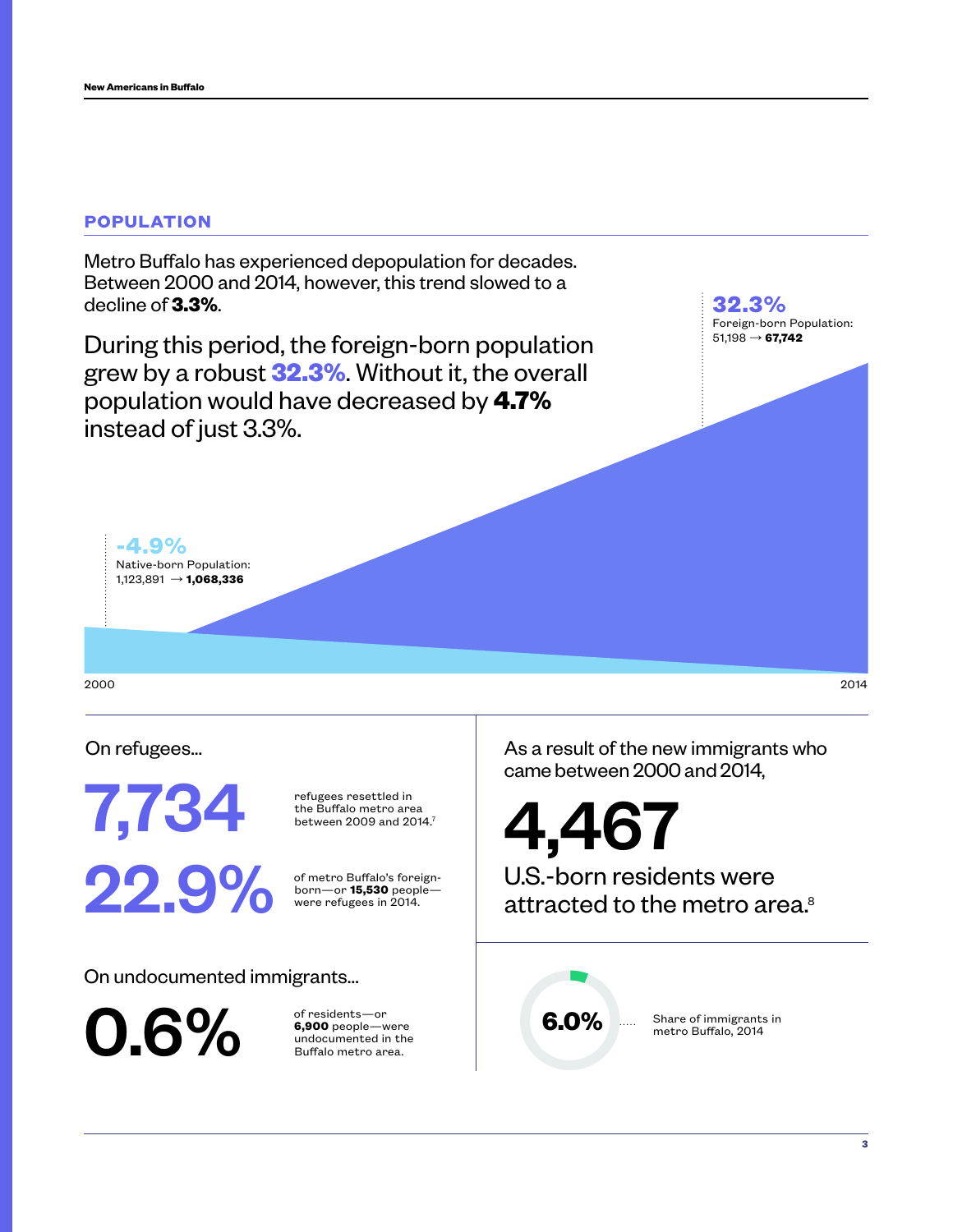### **LABOR FORCE**



Immigrants living in metro Buffalo in 2014 have helped companies fill their workforce needs and keep jobs on U.S. soil, creating or preserving an estimated...

3,116

local manufacturing jobs that would have vanished or moved elsewhere.10

### **HOUSING WEALTH**



Between 2000 and 2014, immigration to metro Buffalo increased the total housing value in the region by \$964.5M.

Looking at just the period after the Great Recession, 2009 to 2014, immigrants raised the total housing value in the region by **\$61.2M**. 11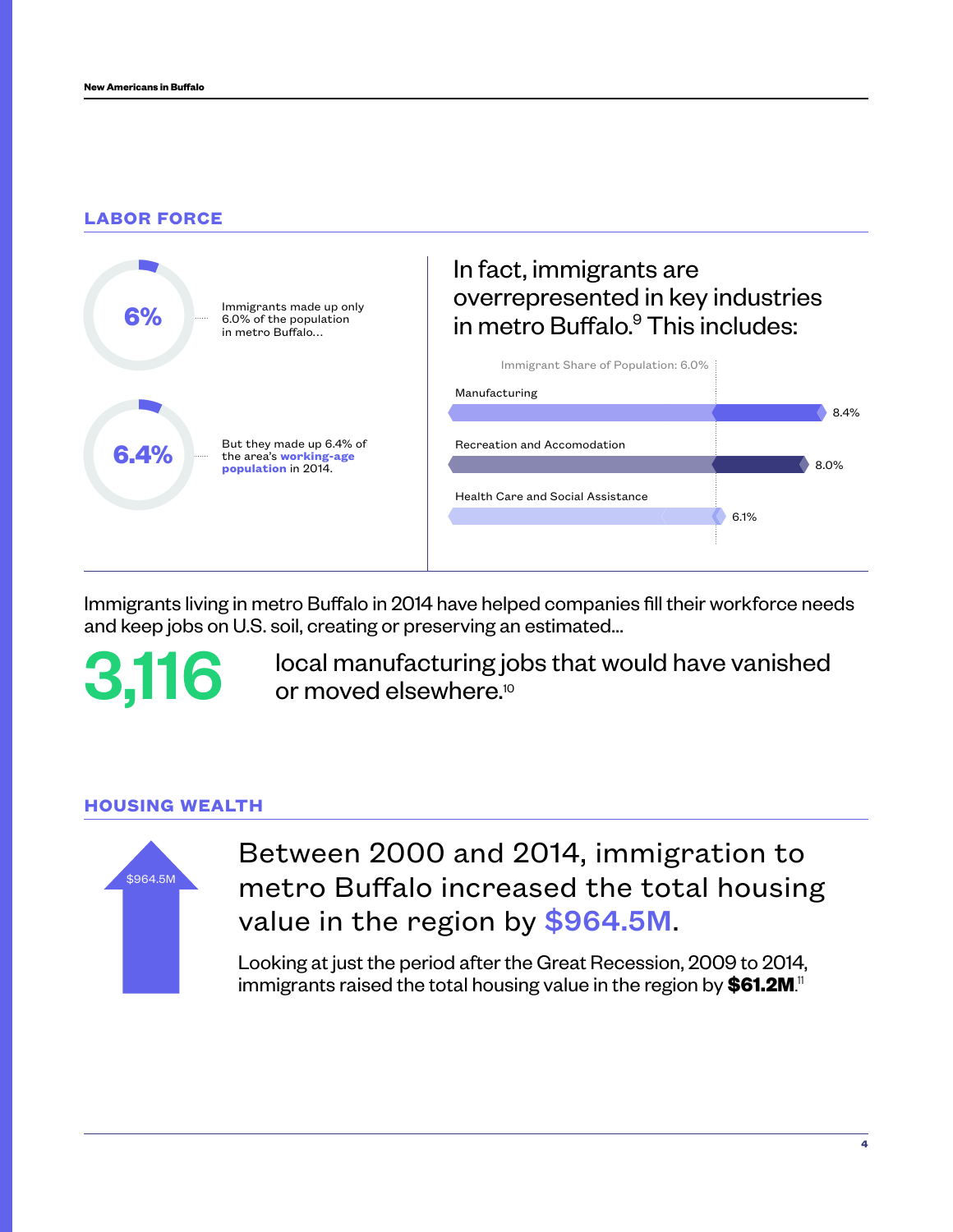### **ENTREPRENEURSHIP**

2,691

immigrants in Buffalo metro area are self-employed.

Their businesses generated **\$121M** in business income in 2014.<sup>12</sup>



7.4%

of the self-employed population is foreign -born, **more than** their share of the population at 6.0%.

Foreign-born residents are more likely than U.S.-born residents to start their own businesses.



6.5%

**residents** in metro Buffalo were self-employed.



Meanwhile, 9.1% of **foreign-born residents** were self-employed.

Number of Businesses Owned, 2012<sup>13</sup> Sales Revenue, 2012

**Asian Residents**

**Hispanic Residents** 





Hispanic Residents 1,487 **\$444M** 3,681

Number of Paid Employees, 2012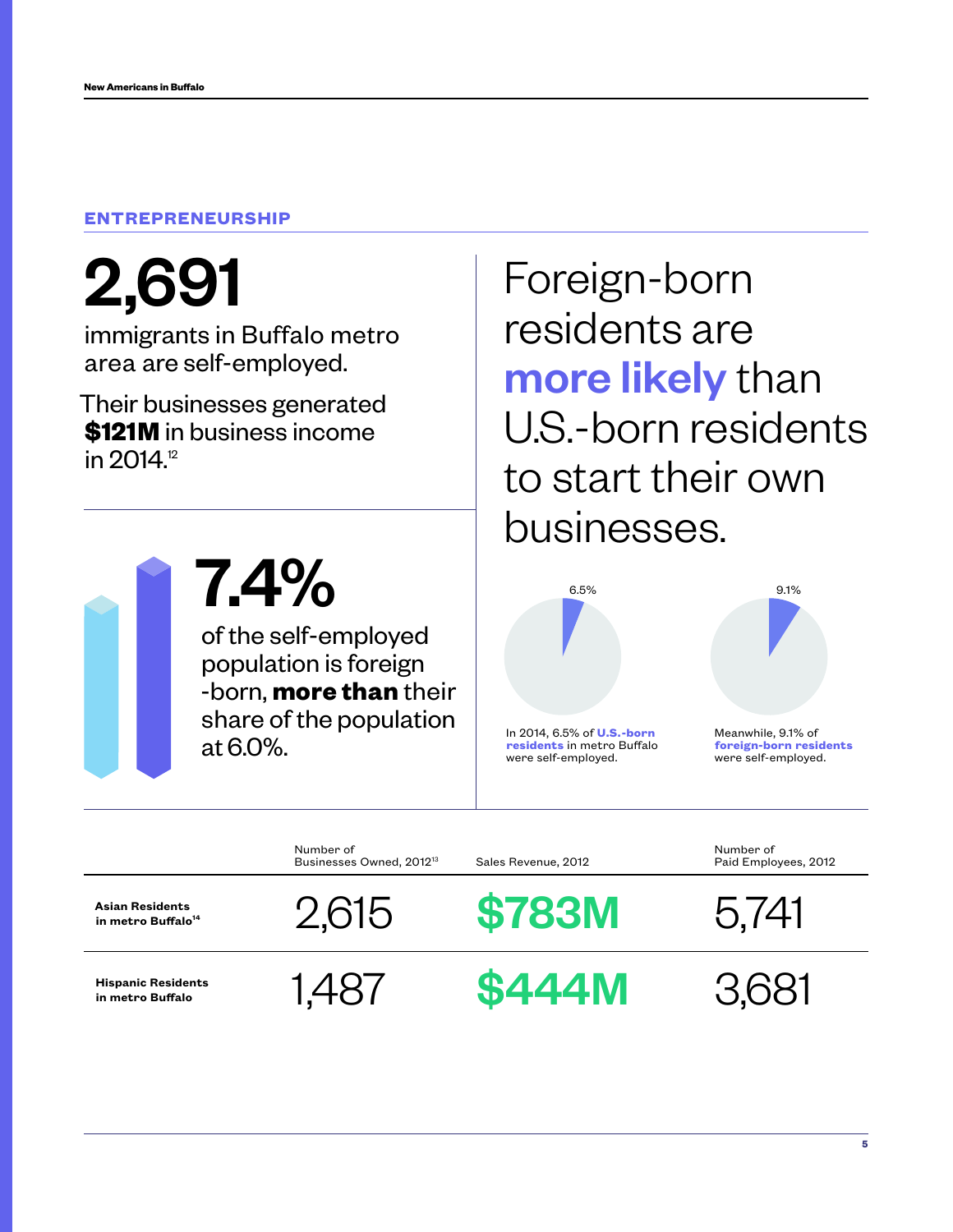### **EDUCATIONAL AND LONG-TERM ECONOMIC IMPACTS**

Foreign-born residents tend to have **higher levels** of education than U.S.-born citizens in Buffalo metro area.

| <b>BACHELOR'S DEGREE OR HIGHER</b>                                                                                                 | <b>ADVANCED DEGREE</b>                                             |  |
|------------------------------------------------------------------------------------------------------------------------------------|--------------------------------------------------------------------|--|
| Foreign-Born                                                                                                                       | Foreign-Born                                                       |  |
| 30.1%                                                                                                                              | 15.3%                                                              |  |
| U.S.-Born                                                                                                                          | U.S.-Born                                                          |  |
| 22.7%                                                                                                                              | 9.6%                                                               |  |
| 8,506                                                                                                                              |                                                                    |  |
|                                                                                                                                    | 921                                                                |  |
| Number of students with temporary<br>resident visas in the area enrolled in<br>higher education during fall of 2014. <sup>15</sup> | <b>STEM</b>                                                        |  |
| Spending that<br>\$200.5M<br>academic year. <sup>16</sup>                                                                          | degrees earned by international<br>students graduating from higher |  |
| 2,382 Local jobs<br>they supported.                                                                                                | education in 2014.                                                 |  |

If metro Buffalo retains one-half of its international students after graduation with bachelor's degrees or higher, **1,632 local jobs** will be created within six years,<sup>17</sup> boosting the area's real GDP by **\$321.2M** in 2014 terms within the next 30 years,<sup>18</sup> and increasing its population by **12,823** people within the next 50 years.19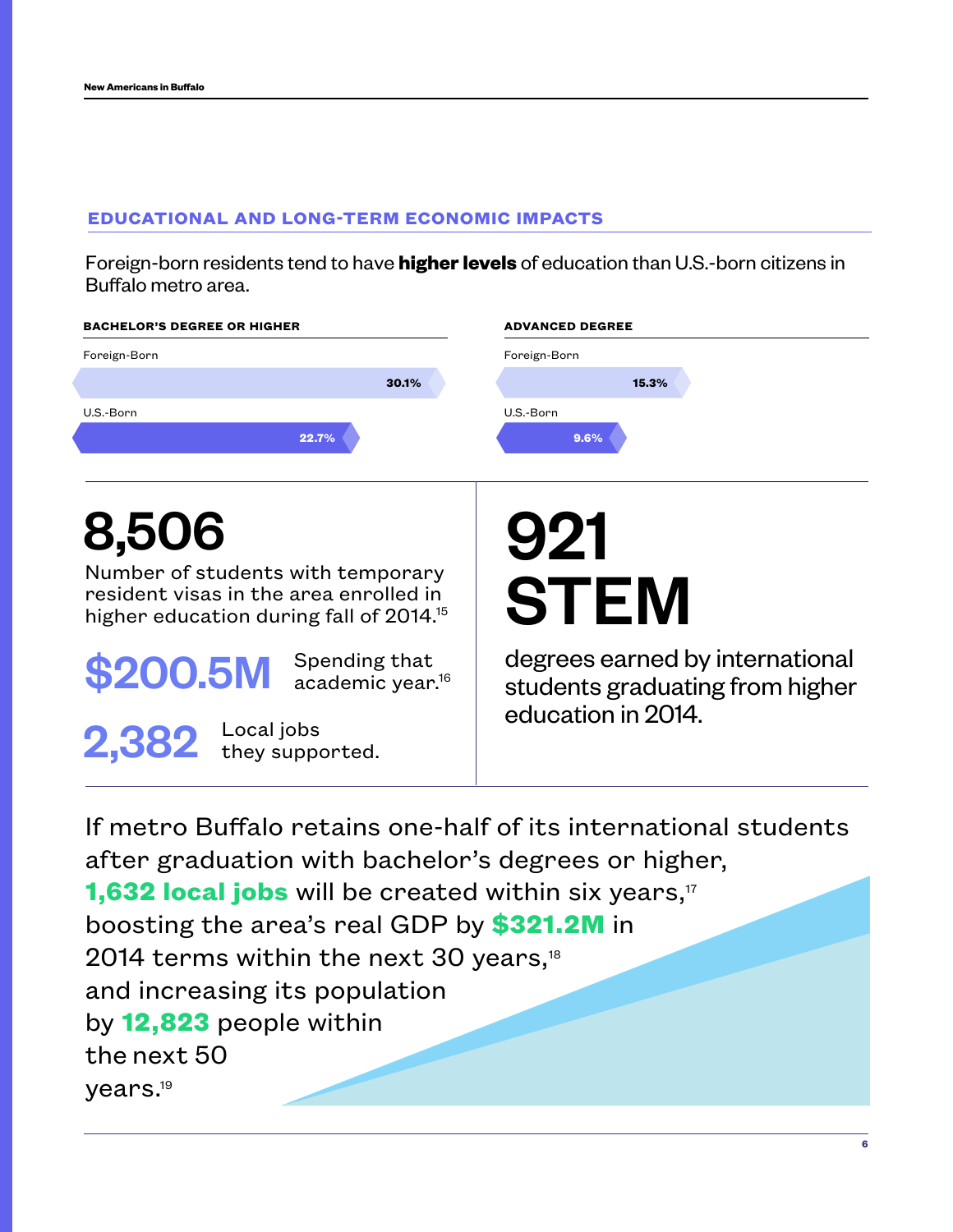#### **LANGUAGE**

Share of metro Buffalo residents speaking a language **other than English** at home in 2014:



**NATURALIZATION**

Number of naturalized  $\frac{31,302}{\text{Number of naturalized}}$ <br>  $\frac{46.2\% \text{ linear of force is the total number of naturalized as of 2014}}{\text{naturalized as of 2014}}$ 



Share of foreign-born<br>residents who had naturalized as of 2014

Among the residents who were non-citizens, 39%, or 14,240 people, were eligible to naturalize.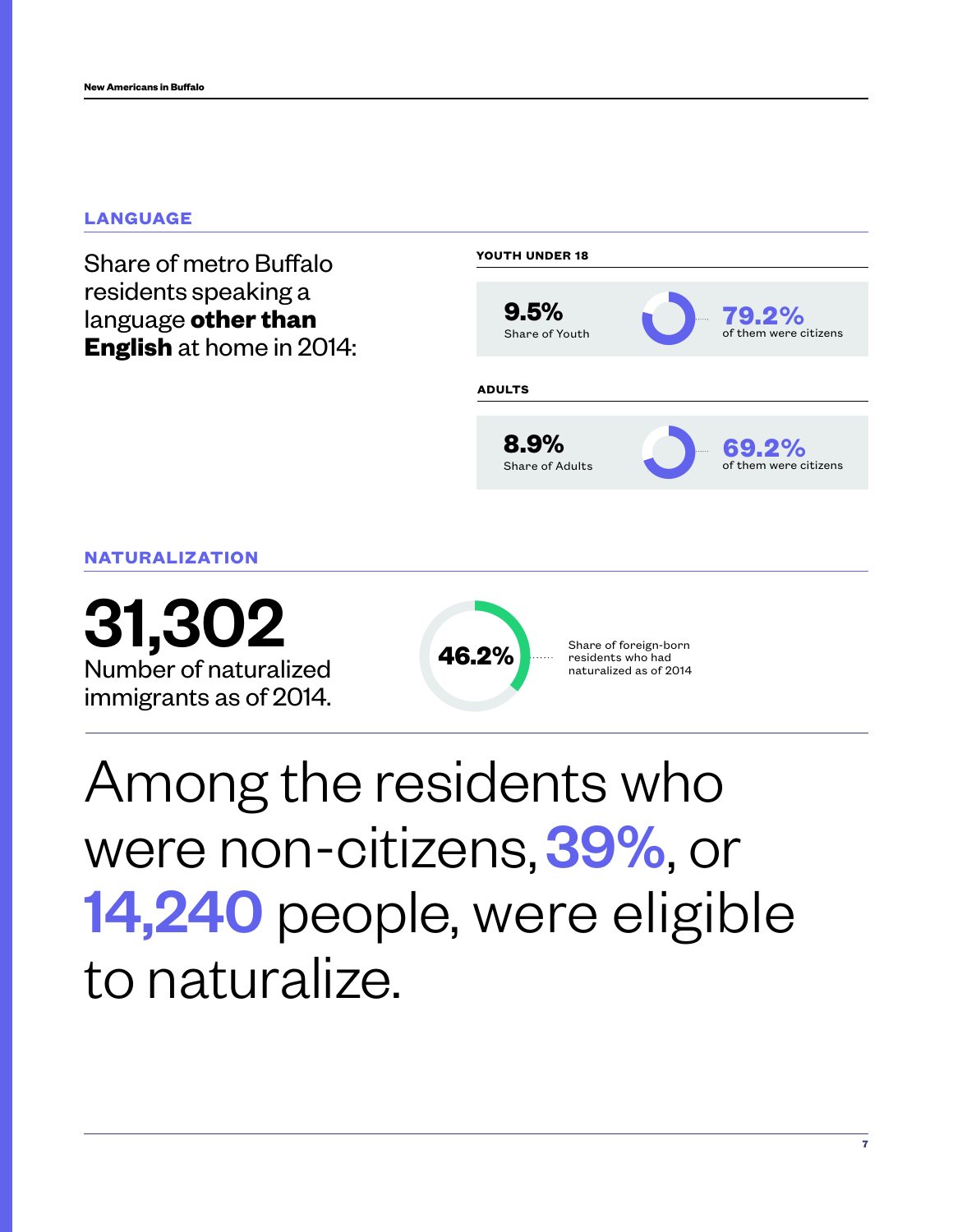#### **MIGRATION**

### In 2014, a vast majority, 89.5%, of the foreign-born had lived in metro Buffalo for more than a year.

born residents who recently arrived to the metro area...

57.2% came from abroad....

26.1%

came from within the state...

And 16.7%

came from other U.S. states.\*

### **Top Six Countries of Origin of the 10.5%** of foreign-<br>**of the Foreign-Born Population:**

of origin



| Canada 9.1%        |  |
|--------------------|--|
|                    |  |
| 8 China 6.6%       |  |
|                    |  |
|                    |  |
| <b>Burma*</b> 8.0% |  |
|                    |  |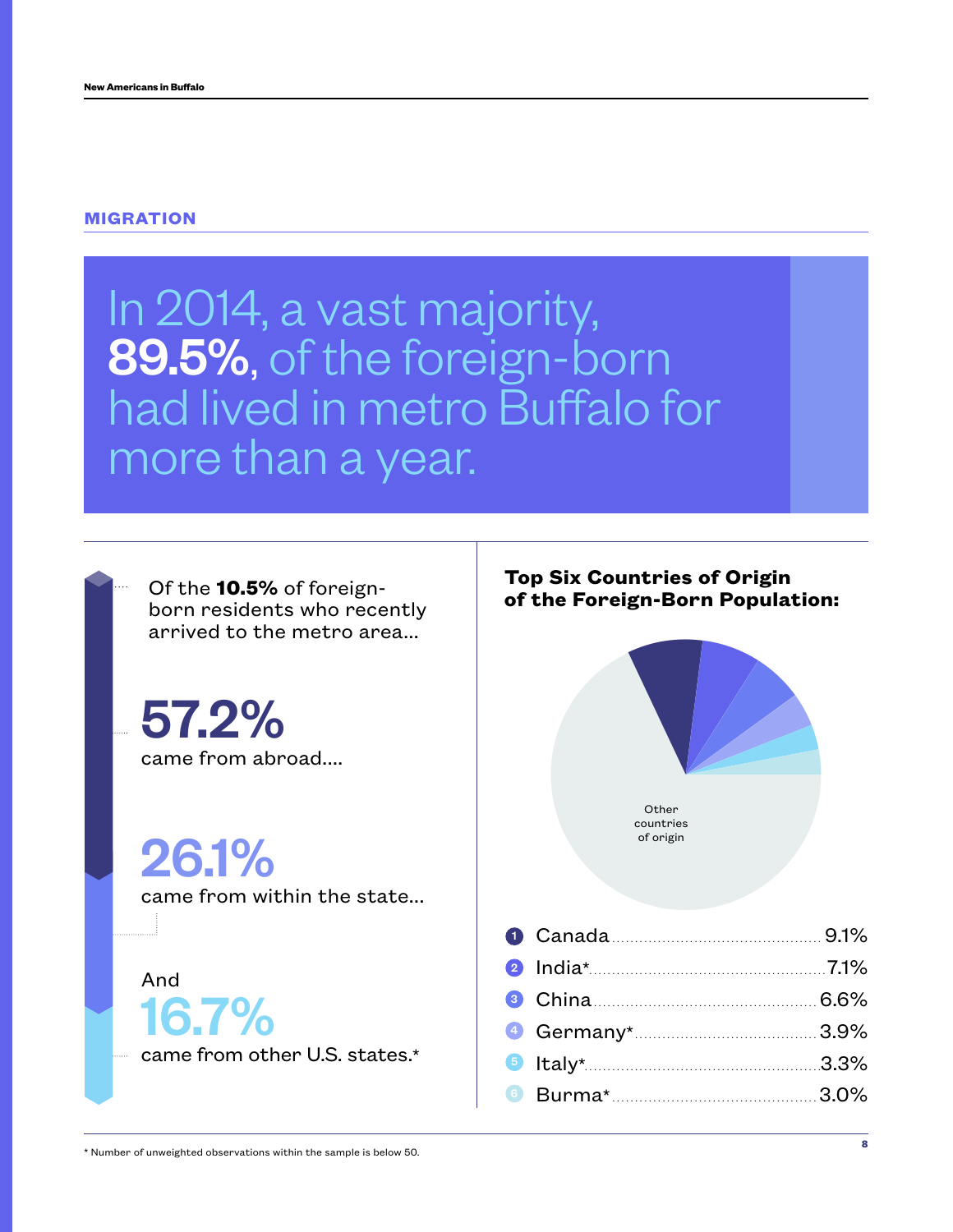# **New Americans in Syracuse**

### **SPENDING POWER AND TAX CONTRIBUTIONS**

In 2014, foreign-born residents contributed greatly to federal, state, and local taxes, including property, income, sales, and excise taxes levied by either the State of New York or by municipal governments.

 $$93.9M$   $-$  State & local tax contributions<sup>20</sup>

 $$140.4M$  – Federal tax contributions<sup>21</sup>

Leaving them with more than **\$607.8M** in remaining spending power, which supports small businesses and creates local jobs.

This constituted **4.9%** of the metro area's total spending power. $^{22}$ 

### In 2014, foreign-born residents contributed \$1.7B to the GDP of the metro area.<sup>23</sup>

Foreign-born residents also support federal social programs. That same year, immigrants in the area contributed **\$89.2M** to Social Security and **\$22.4M** to Medicare.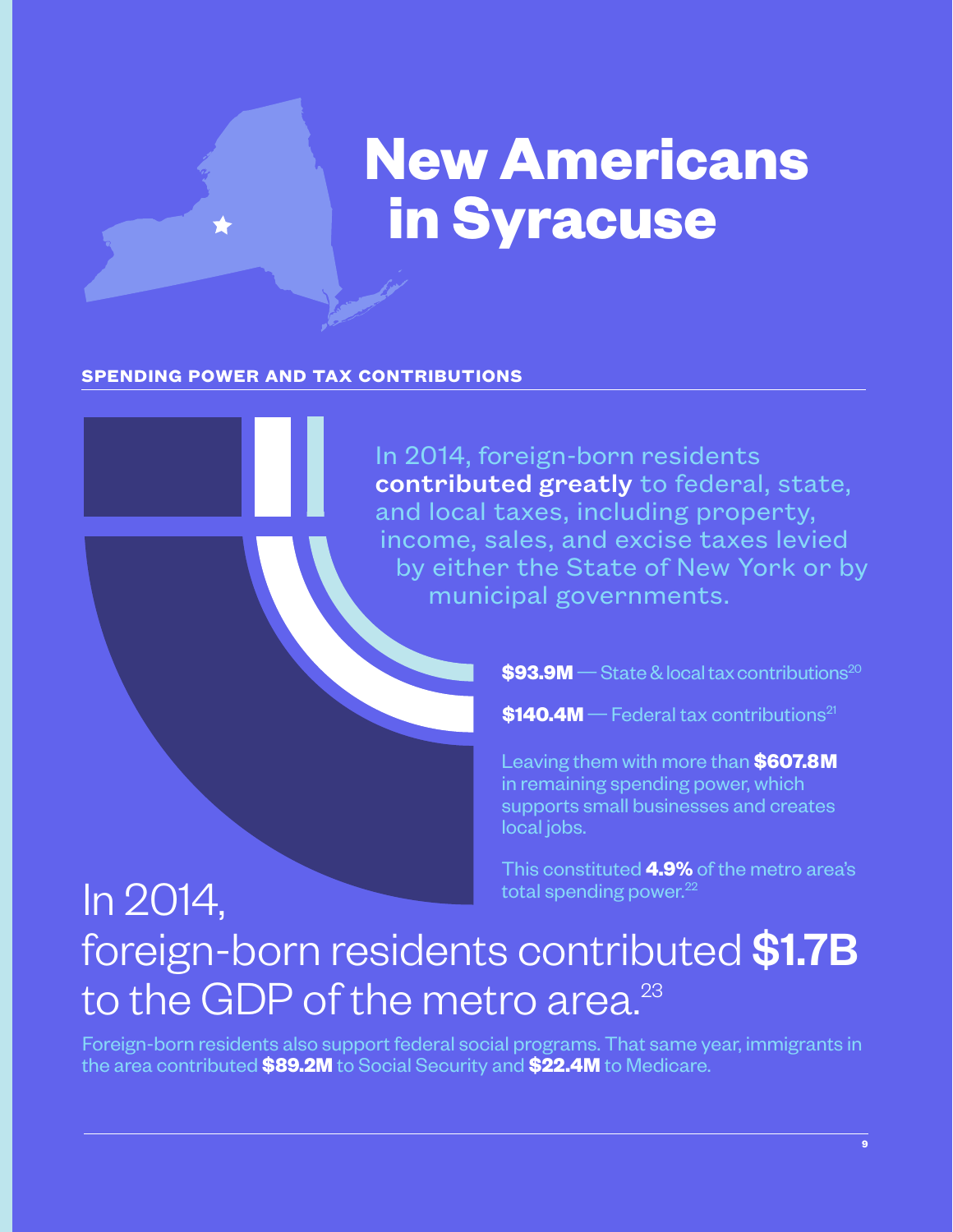### **POPULATION**

**0.0%**

Native-born Population: 620,928 → **620,631**

Metro Syracuse has experienced depopulation for decades. Between 2000 and 2014, however, this trend reversed to a **1.8%** increase in the overall population.

During this period, the foreign-born population grew by a robust **42.5%**, including a sizeable number of resettled refugees. Without them, the overall population would have remained roughly unchanged.

**42.5%** Foreign-born Population: 28,644 → **40,815**

2000 2014

Share of immigrants in metro Syracuse, 2014 metro Syracuse, 2014

On undocumented immigrants...

0.4%

of residents—or **2,449** people —were undocumented in the Syracuse metro area.

On refugees...



refugees resettled in metro Syracuse between 2009 and 2014.<sup>24</sup>

of metro Syracuse's foreign-born residents— or **10,707** people—were refugees in 2014.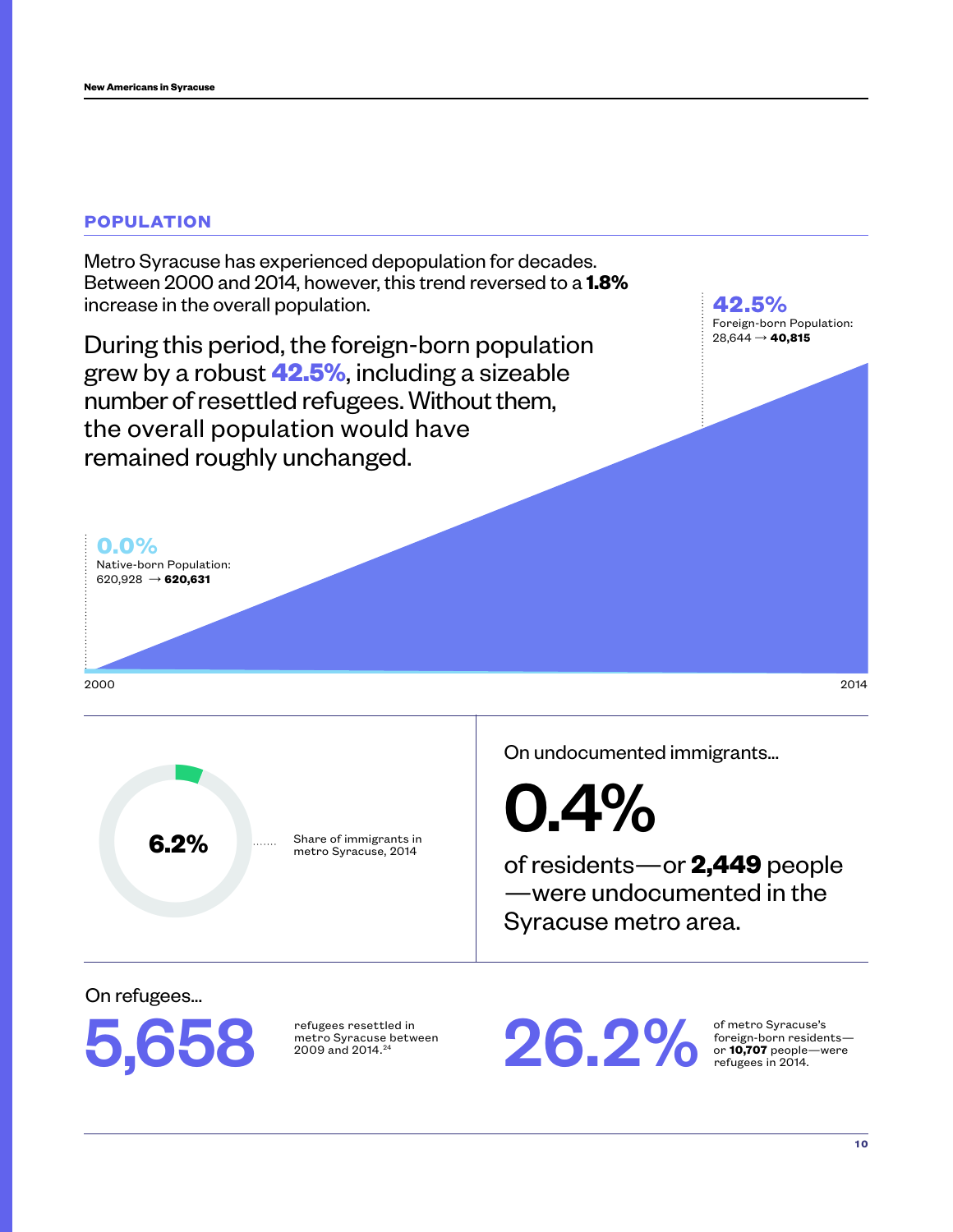### **LABOR FORCE**



Immigrants living in metro Syracuse in 2014 have helped companies fill their workforce needs and keep jobs on U.S. soil, creating or preserving an estimated....

1,877 local manufacturing jc<br>or moved elsewhere.<sup>27</sup> local manufacturing jobs that would have vanished

### **HOUSING WEALTH**



Between 2000 and 2014, immigration to metro Syracuse increased the total housing value in the region by \$406.5M.

Looking at just the period after the Great Recession, 2009 to 2014, immigrants raised the total housing value in the region by **\$233.5M**. 28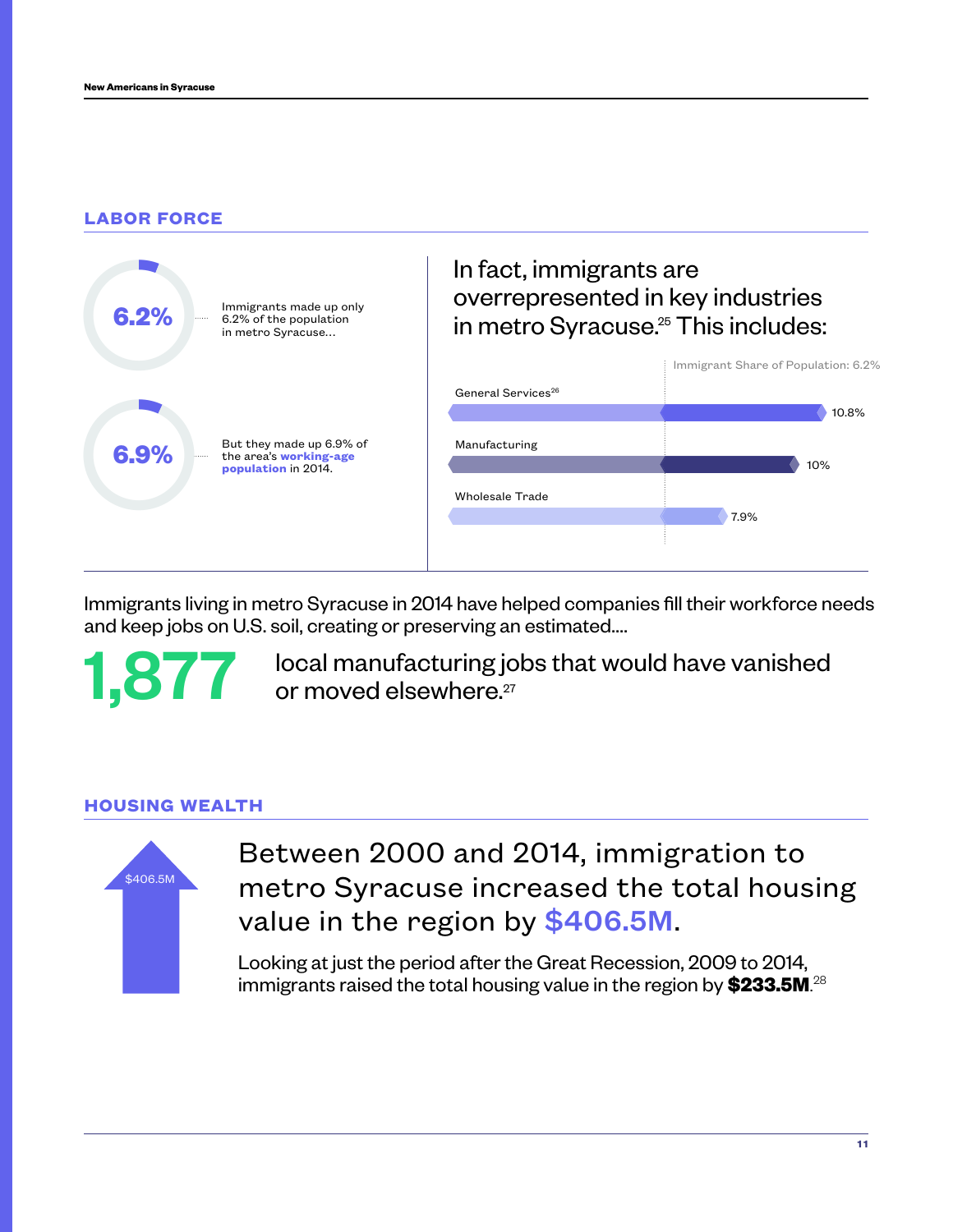### **ENTREPRENEURSHIP**

# 1,681

immigrants in Syracuse metro area are self-employed.

Their businesses generated **\$22.3M** in business income in 2014.<sup>29</sup>



7.4%

of the self-employed population is foreign -born, **more than** their share of the population at 6.2%.

Foreign-born residents are more likely than U.S.-born residents to start their own businesses.



**residents** in metro Syracuse were self-employed.



Meanwhile, 8.9% of **foreign-born residents** were self-employed.

|                                                | Number of<br>Businesses Owned, 2012 <sup>30</sup> | Sales Revenue, 2012 | Number of<br>Paid Employees, 2012 |
|------------------------------------------------|---------------------------------------------------|---------------------|-----------------------------------|
| <b>Asian Residents</b><br>in metro Syracuse    | 1,411                                             | <b>\$301.6M</b>     | ソソソ8                              |
| <b>Hispanic Residents</b><br>in metro Syracuse |                                                   | <b>\$95.1M</b>      |                                   |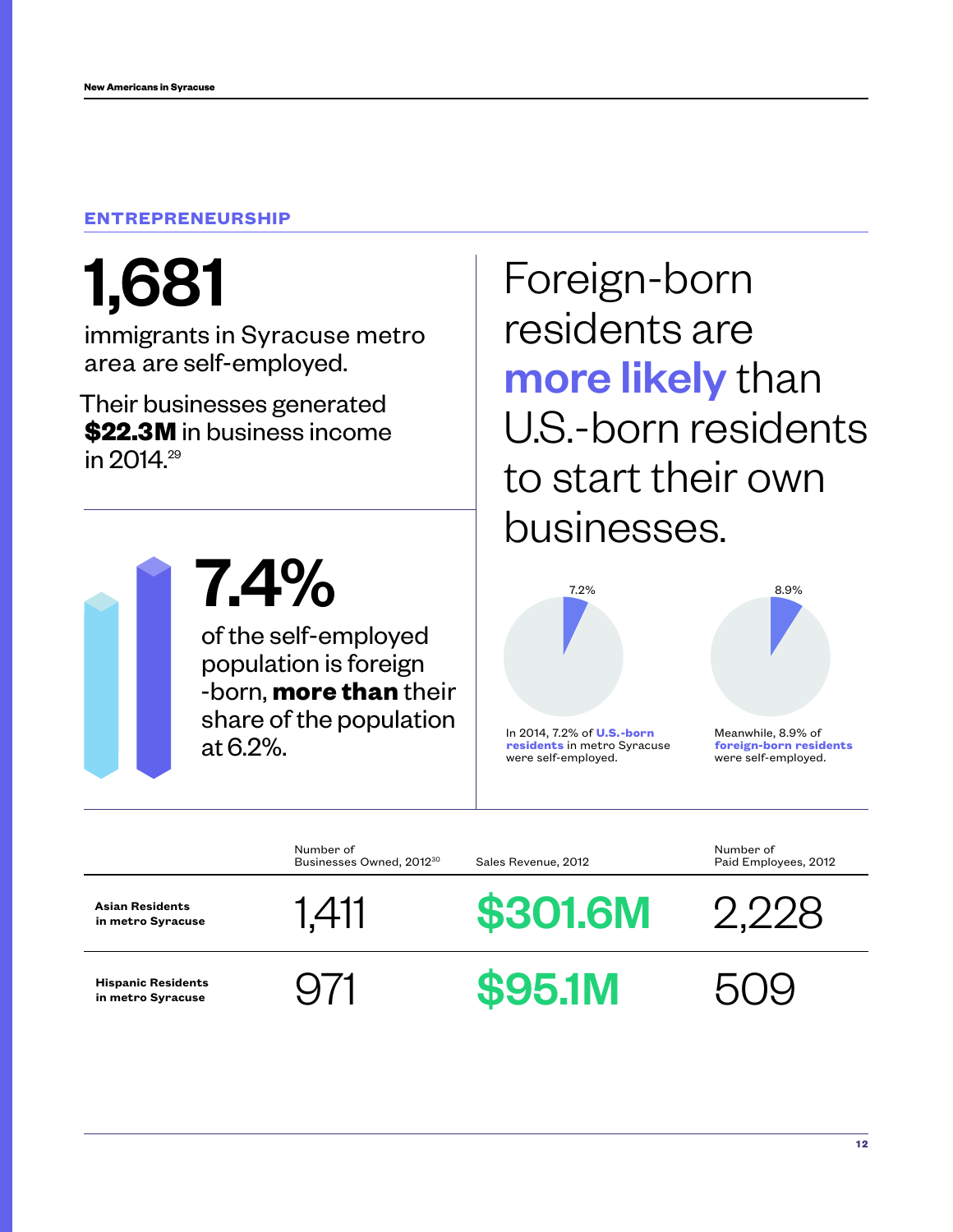### **EDUCATIONAL AND LONG-TERM ECONOMIC IMPACTS**

Foreign-born residents tend to have **higher levels** of education than U.S.-born citizens in Syracuse metro area.

| <b>BACHELOR'S DEGREE OR HIGHER</b>                                                                                                          | <b>ADVANCED DEGREE</b>                                                                   |
|---------------------------------------------------------------------------------------------------------------------------------------------|------------------------------------------------------------------------------------------|
| Foreign-Born                                                                                                                                | Foreign-Born                                                                             |
| 30.1%                                                                                                                                       | 12.4%                                                                                    |
| U.S.-Born                                                                                                                                   | U.S.-Born                                                                                |
| 22.4%                                                                                                                                       | 8.8%                                                                                     |
|                                                                                                                                             |                                                                                          |
| 4,801<br>Number of students with temporary<br>resident visas in the area enrolled in<br>higher education during fall of 2014. <sup>31</sup> | 640<br><b>STEM</b>                                                                       |
| Spending that<br>\$209.5M<br>academic year. <sup>32</sup><br>Local jobs<br>2,815<br>the supported.                                          | degrees earned by international<br>students graduating from higher<br>education in 2014. |

If metro Syracuse retains one-half of its international students after graduation with bachelor's degrees or higher, **912 local jobs** will be created within six years,33 boosting the area's real GDP by **\$180.6M** in 2014 terms within the next 30 years,<sup>34</sup> and increasing its population by **7,311** people within the next 50 years.35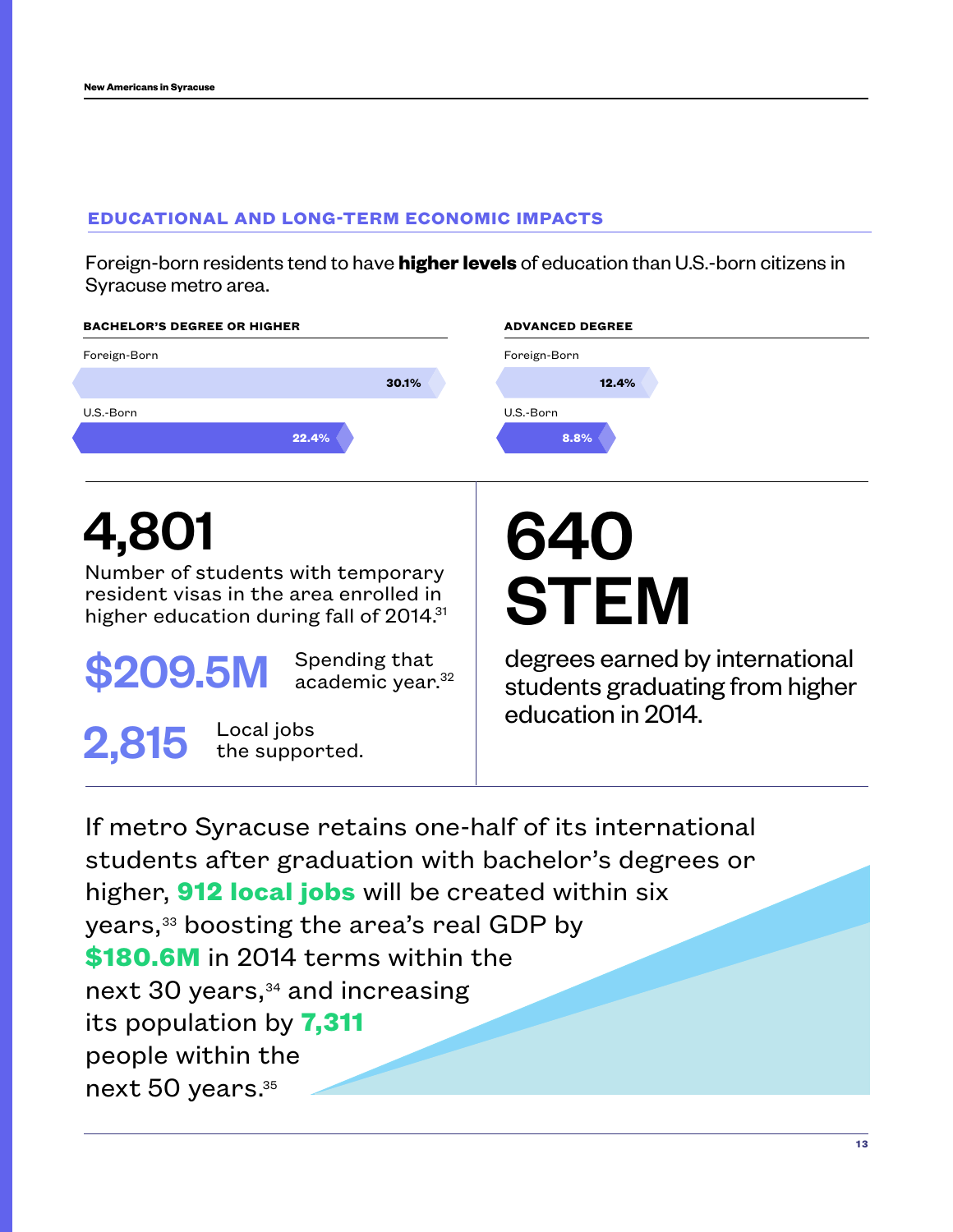### **LANGUAGE**

Share of metro Syracuse residents speaking a language **other than English** at home in 2014:



**NATURALIZATION**

Number of naturalized **22,606**<br>
Number of naturalized<br>
immigrants as of 2014.



Among the residents who were non-citizens, 41.8%, or 18,209 people, were eligible to naturalize.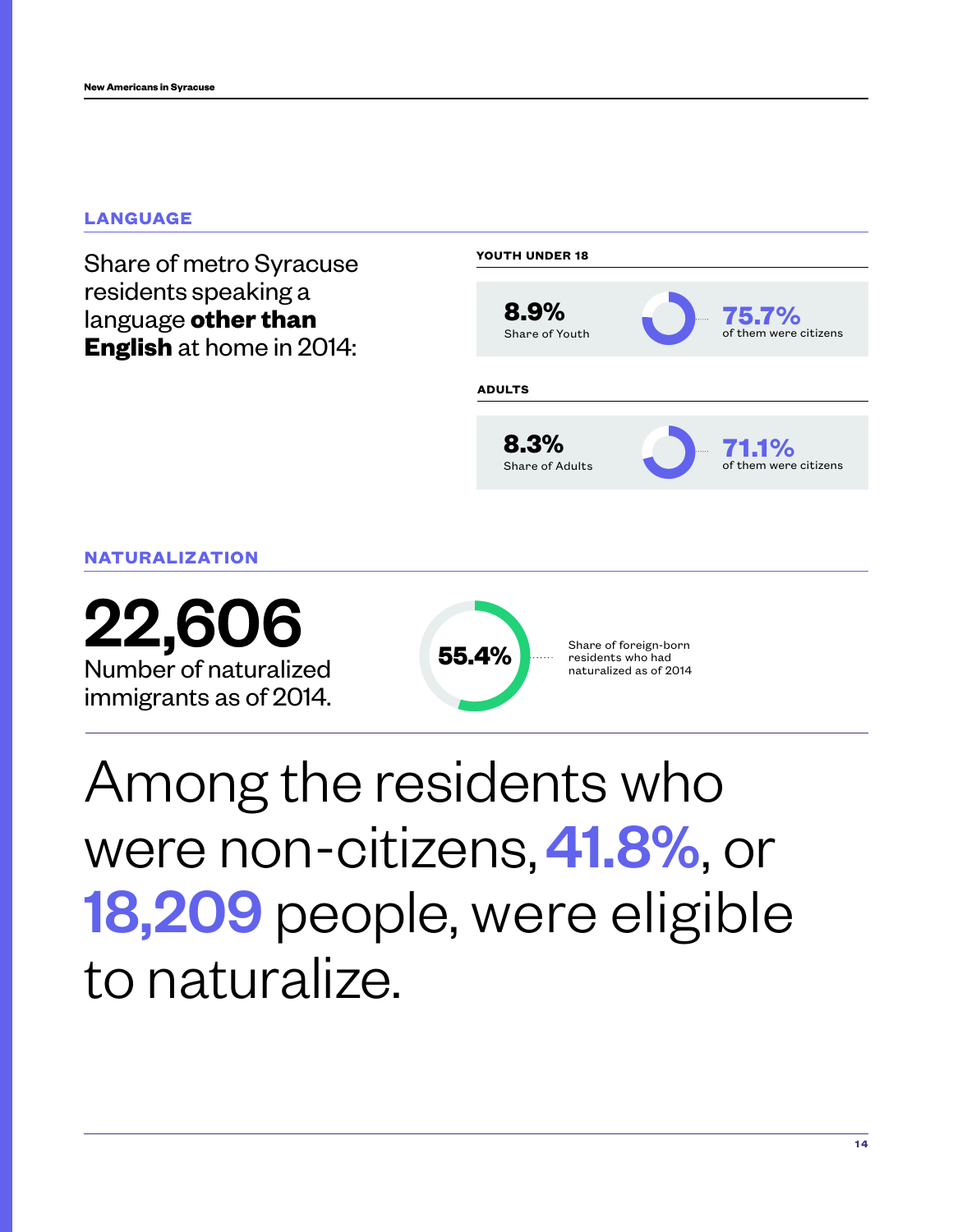#### **MIGRATION**

### In 2014, a vast majority, 90.4%, of the foreign-born had lived in metro Syracuse for more than a year.

Of the **9.6%** of foreignborn residents who recently arrived to the metro area...

60.7% came from abroad....

32.5%

came from other U.S. states...

#### And

6.7%

came from within the state.\*

### **Top Six Countries of Origin of the Foreign-Born Population:**



| 2 Canada* 7.8%               |  |
|------------------------------|--|
| 8 Cuba* 5.1%                 |  |
| 4.3% India*                  |  |
| <b>6</b> Ukraine* <u>12%</u> |  |
| 6 Italy* 2.7%                |  |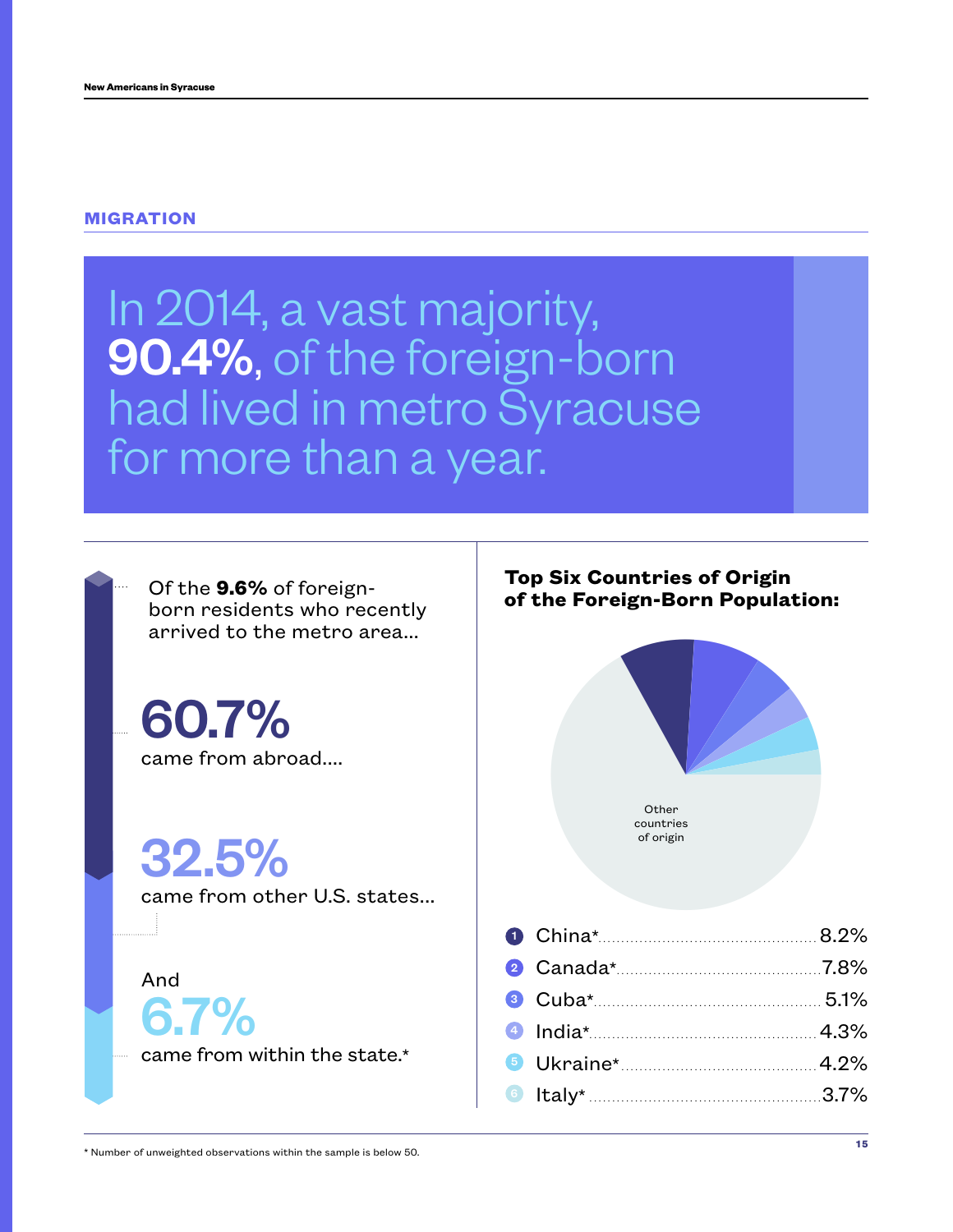# **Endnotes**

- **1** We use the Office of Management and Budget definitions of the Buffalo-Cheektowaga-Niagara Falls Metropolitan Statistical Area (MSA) and the Syracuse MSA. Unless otherwise specified, data comes from one-year samples of the American Community Survey from 2009 and 2014, as well as the five-percent sample from 2000 census, and figures refer to these two metro areas.
- **2** For the purposes of this report, the terms "New American", "foreign-born" and "immigrant" refer to anyone born outside of the United States residing in the metro areas of Buffalo and Syracuse. These terms are inclusive of refugee, documented and undocumented populations.
- **3** Institute on Taxation and Economic Policy. 2015. "Who Pays? A Distributional Analysis of the Tax Systems in All Fifty States."
- **4** U.S. Congressional Budget Office. 2014. "The Distribution of Household Income and Federal Taxes, 2011."
- **5** Estimates are based on federal tax rates from the U.S. Congressional Budget Office, and state and local tax rates from the Institute on Taxation and Economic Policy. Case counts for Hispanic foreign-born are lower than 50.
- **6** These figures derive from our calculations based on foreign-born residents' share of wage income and self-employment income in the one-year ACS sample from 2014 and the statistics of GDP by the Bureau of Economic Analysis, U.S. Department of Commerce.
- **7** U.S. Department of State's Worldwide Refugee Admissions Processing System.
- **8** Vigdor, Jacob. 2013. "Immigration and the Revival of American Cities: From Preserving Manufacturing Jobs to Strengthening the Housing Market." Partnership for a New American Economy. Estimates of the increase in total housing value as a result of the rising immigrant population are derived from this report, which found that each immigrant moving in a county increased the value of each housing unit in that county by 11.6 cents. We apply this multiplier to the change in the foreignborn population between 2000 and 2014 and between 2009 and 2014 to produce our estimates.
- **9** These three industries have fewer than 50 cases observed in the sample.
- **10** Vigdor, Jacob. 2013. "Immigration and the Revival of American Cities: From Preserving Manufacturing Jobs to Strengthening the Housing Market." Partnership for a New American Economy.
- **11** Vigdor, Jacob. 2013. "Immigration and the Revival of American Cities: From Preserving Manufacturing Jobs to Strengthening the Housing Market." Partnership for a New American Economy.
- **12** Number of observations is below 50.
- **13** 2012 Survey of Business Owners, U.S. Census Bureau
- **14** Data on businesses owned by Asian and Hispanic residents are inclusive of foreign-born and native-born populations.
- **15** Data on total student enrollment in the metro area is derived from the Integrated Postsecondary Education Data System maintained by the National Center for Education Statistics.